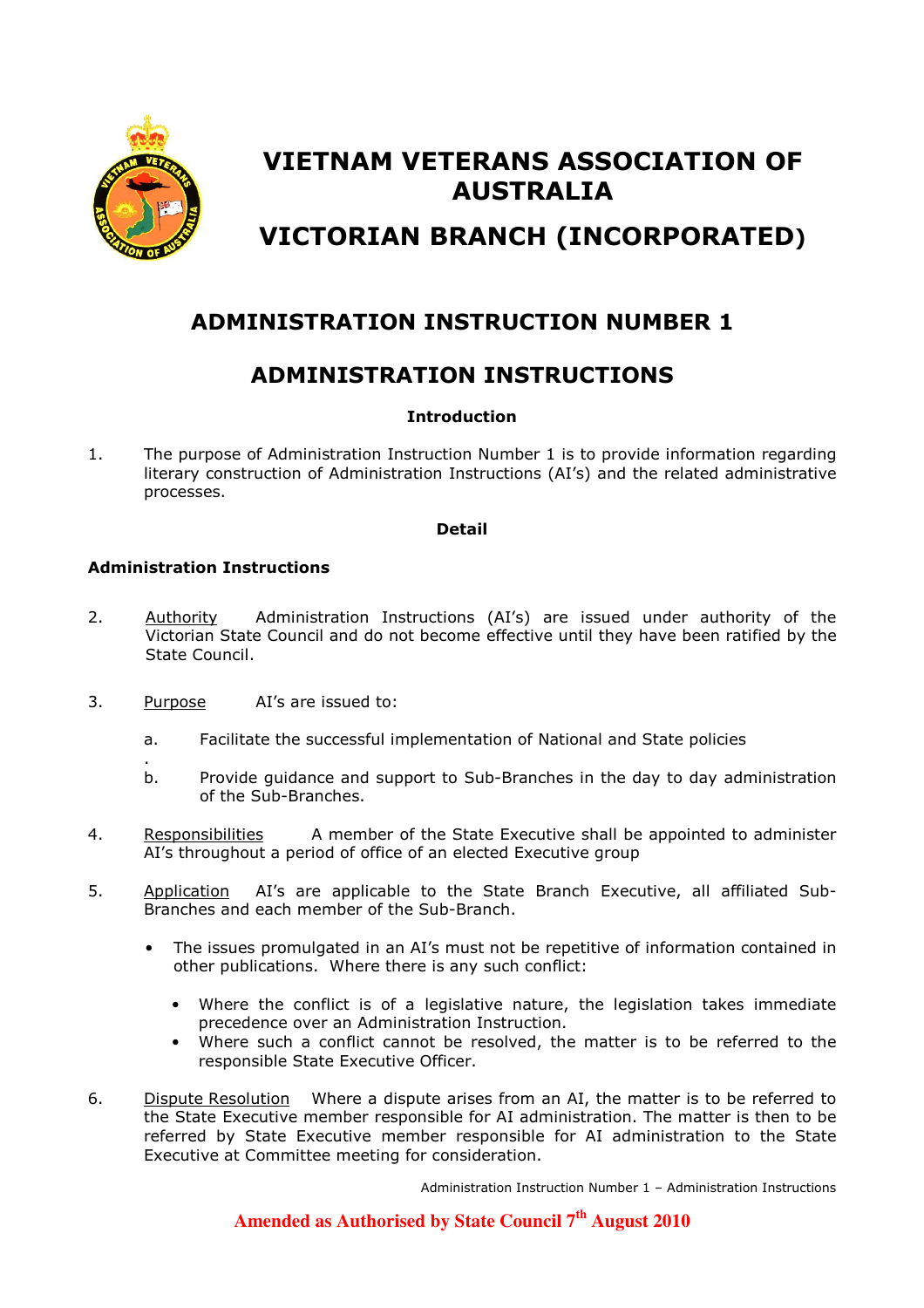- 7. Administrative Process for the Introduction of an Administration Instruction An AI can be recommended to the State Executive by a member of the State Executive or a Sub-Branch.
	- Where the AI is recommended by a Sub-Branch, the Sub-Branch is required to provide in writing the full details including detailed reasoning for the proposed introduction of the AI.
	- The table at Appendix 1 provides an overview of the administrative process for the development of an AI.

| Section        |                                                                                                                                                                                                                           | Description                                                                                                                                                   |  |  |
|----------------|---------------------------------------------------------------------------------------------------------------------------------------------------------------------------------------------------------------------------|---------------------------------------------------------------------------------------------------------------------------------------------------------------|--|--|
| Administration | <b>Instruction</b>                                                                                                                                                                                                        | Each AI will be numbered sequentially<br>eq                                                                                                                   |  |  |
| Number         |                                                                                                                                                                                                                           | Administration Instruction Number 1                                                                                                                           |  |  |
| Title          |                                                                                                                                                                                                                           | Each AI will have a title under the AI number.<br>This<br>title will describe the subject and will be entered into<br>an index of Administration Instructions |  |  |
| Introduction   |                                                                                                                                                                                                                           | This section will contain an introduction to<br>the<br>subject matter.                                                                                        |  |  |
| Subject Matter | This section will provide the detail of the AI. There is<br>no set format to this section. It may be sub-divided<br>by internal headings and relevant paragraphing<br>appropriate to the complexity and length of the AI. |                                                                                                                                                               |  |  |
| Conclusion     |                                                                                                                                                                                                                           | This section provides a brief summary and where<br>applicable directs to further information on the<br>subject matter                                         |  |  |

#### 8. Format The sections of an AI are as follows:

An example layout of an AI is at Appendix 2.

9. Register A register of all AI's is to be maintained by the responsible State Executive Officer.

The register is to take the format shown at Appendix 3.

- 10. Review AI's are to be reviewed at least every two years however may be reviewed at any time as appropriate.
- 11. Amendments Major amendments to or rewrites AI's are to be approved by the Victorian State Council. The following information is to be inserted in the table at the rear of the AI's (see Appendix 3):
	- Title of AI
	- Date of Amendment (Date of State Executive Meeting at which the amendment approved)
	- Section/s of AI amended.

Minor amendments not effecting the substance of the AI's may be made by the State Executive.

- 12. Distribution / Issue of Administration Instructions The State Executive member responsible for the administration of AI's is to forward a copy of all correspondence regarding AI's to the State Secretary. This includes copies of AI, any amendment etc.
	- New AI's are to be issued to each Sub-Branch within 28 days of being adopted at a State Council Meeting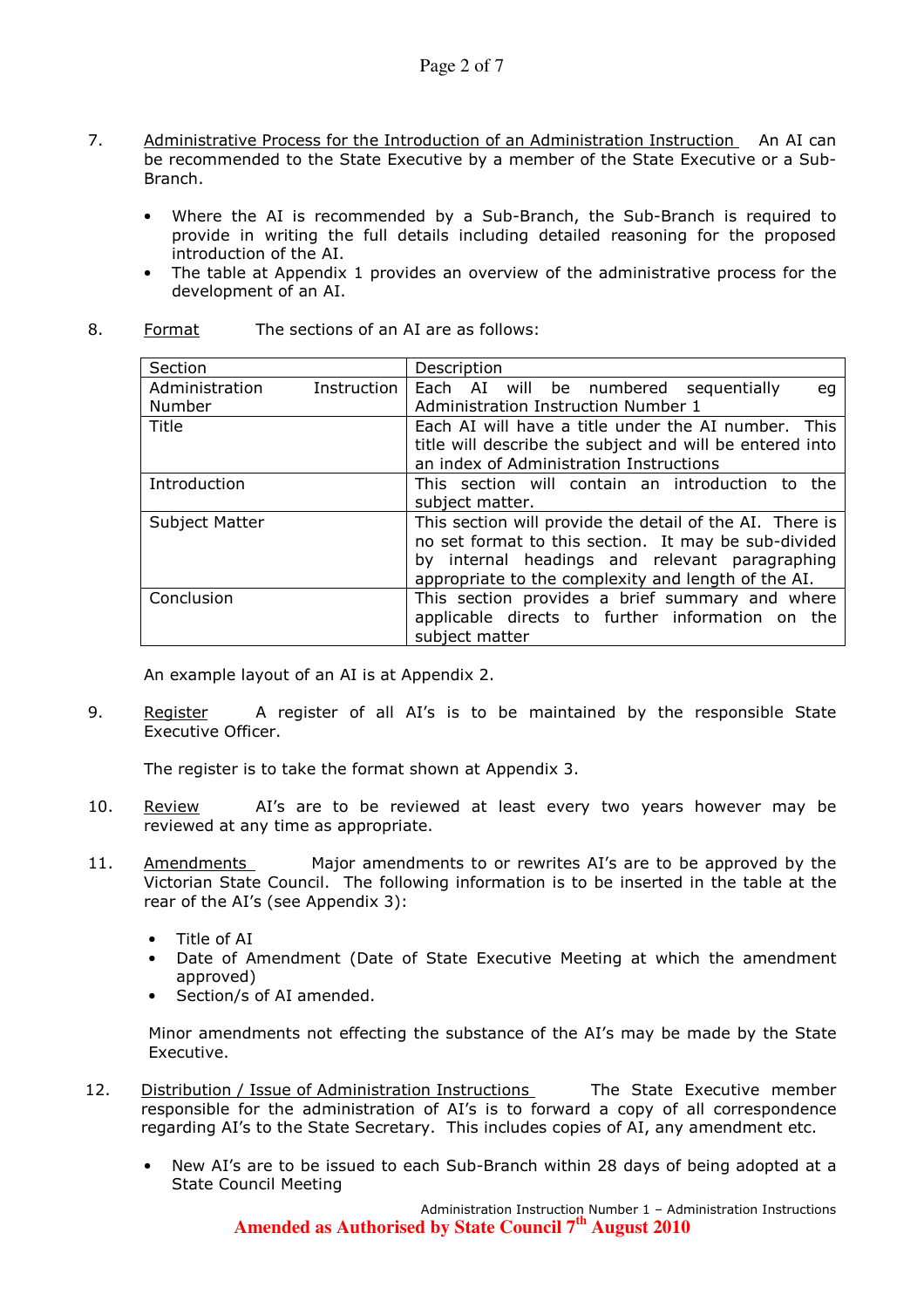- A complete set of AI's are to be issued to each Sub-Branch at each years' Annual General Meeting.
- AI's are to be placed on the State Branch website.

#### **Conclusion**

- 13. Administration Instructions will assist with the efficient management of the State Branch.
- 14. Any enquires regarding AI's can be directed to the State Executive responsible for administering the AI's. Details can be obtained from the State Secretary.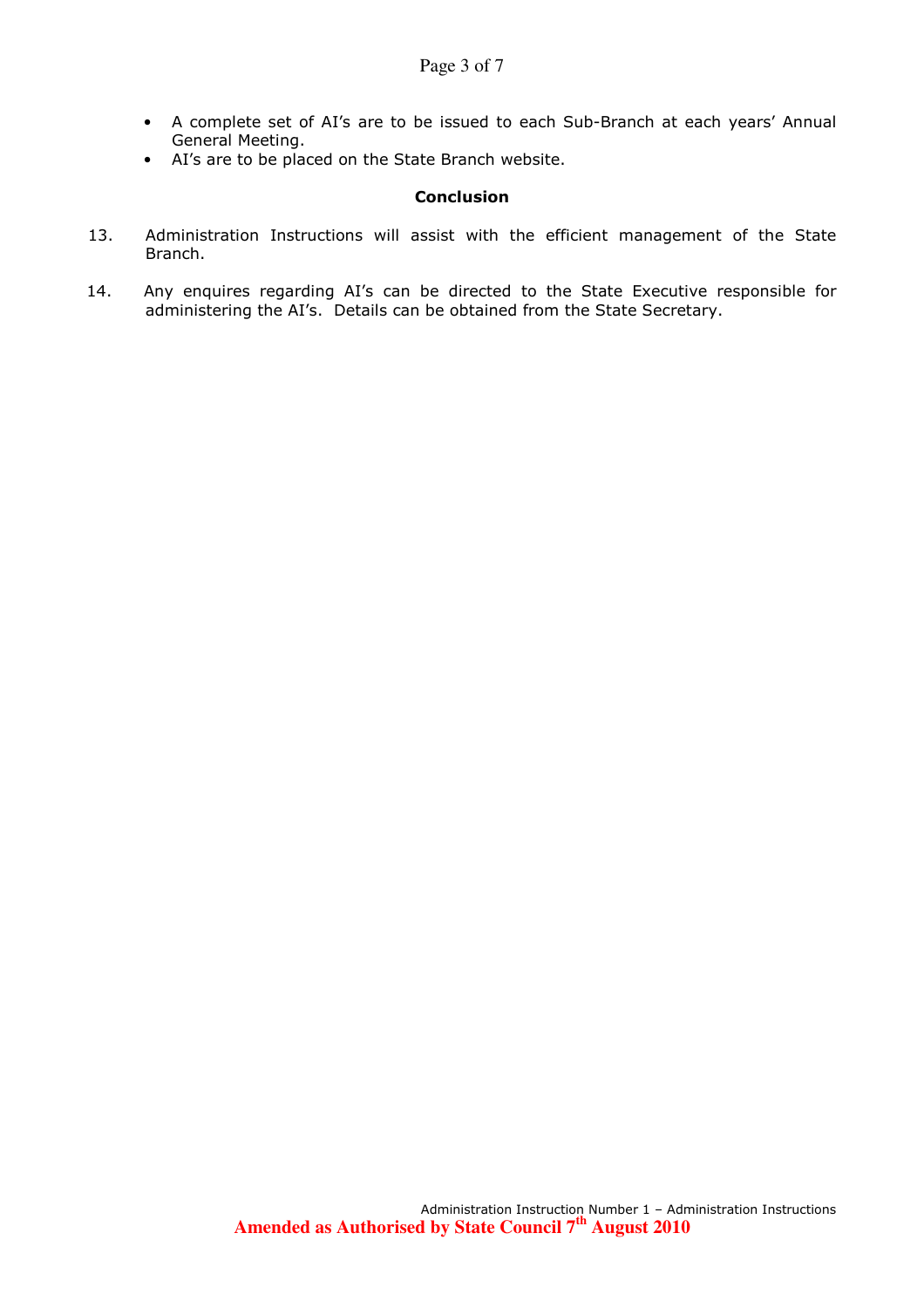#### APPENDIX 1 TO ADMINISTRATION INSTRUCTION NO 1

#### PROCESS FOR DEVELOPMENT OF ADMINISTRATION INSTRUCTION

(Refer Section 7 AI No 1)

- Step 1 Proposal for development of an Administration Instruction or amendment of an Administration Instruction AI received by the State Secretary
- **Step 2 -** Proposal considered at next State Executive Meeting.

#### Step 3

• Matter to be progressed – State Executive Member appointed to oversee writing of AI – a time frame may be applied.

or

- Matter not to be progressed no further action with relevant Sub-Branches/members as applicable to be advised in writing.
- Step 4 Draft of AI prepared for distribution to Sub-Branches.
- **Step 5 -** Sub-Branches to provide a written response to the responsible State Executive This must be done within 45 days from the date of dispatch of the draft document from the State Office.
- Step 6 Sub-Branch written responses considered and final draft prepared.
- **Step 7** Final draft presented to the State Council for ratification.
- **Step 8** AI published and distributed to Executive Members and Sub-Branches.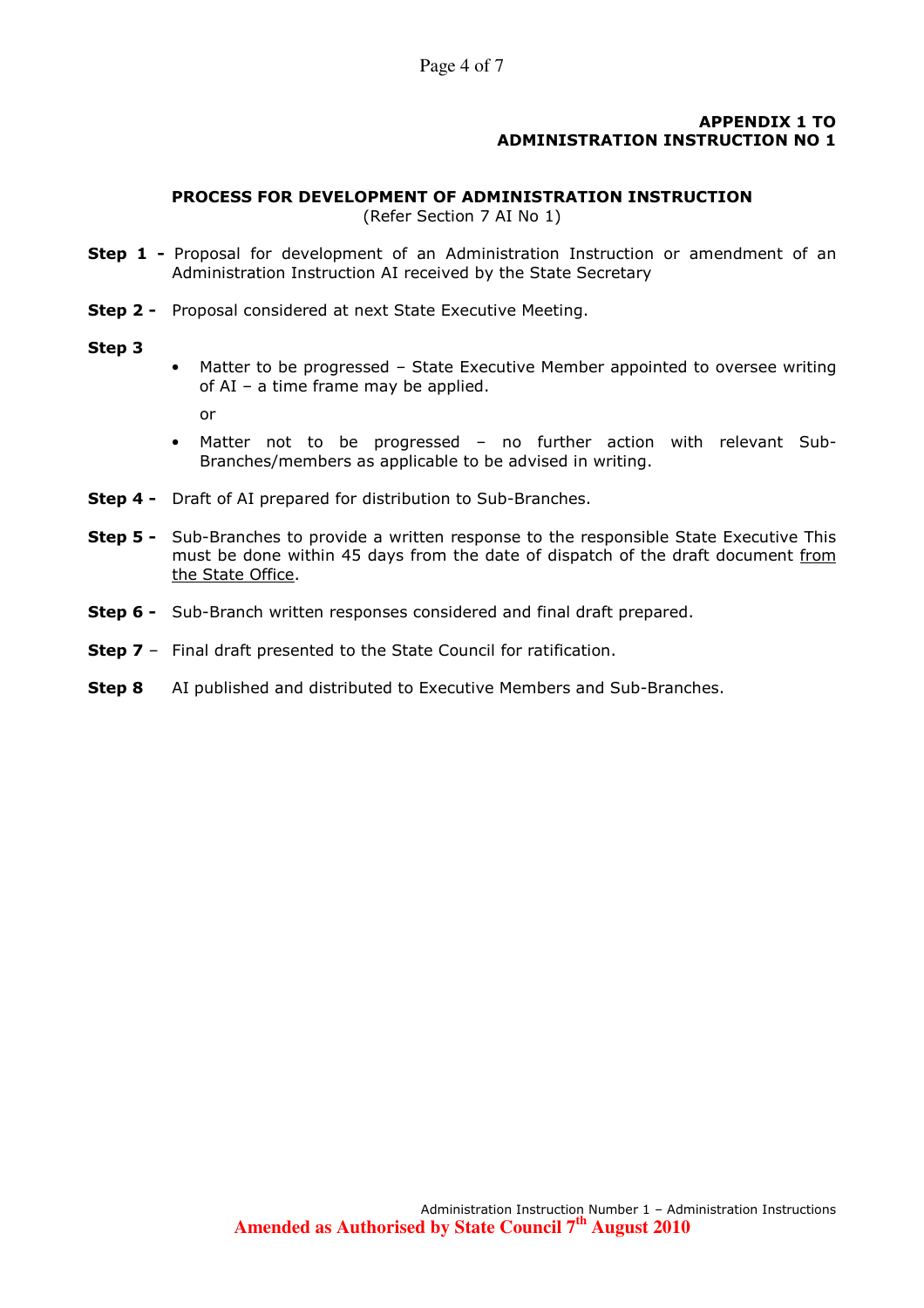Page 5 of 7

APPENDIX 2 TO ADMINISTRATION INSTRUCTION NO 1



# VIETNAM VETERANS ASSOCIATION OF AUSTRALIA

VICTORIAN BRANCH (INCORPORATED)

# *LAYOUT EXAMPLE*

*Note: AI No 1 is in the format listed below - refer Section 8 of AI No1*

## ADMINISTRATION INSTRUCTION NUMBER XX

### TITLE

Introduction

Detail

Conclusion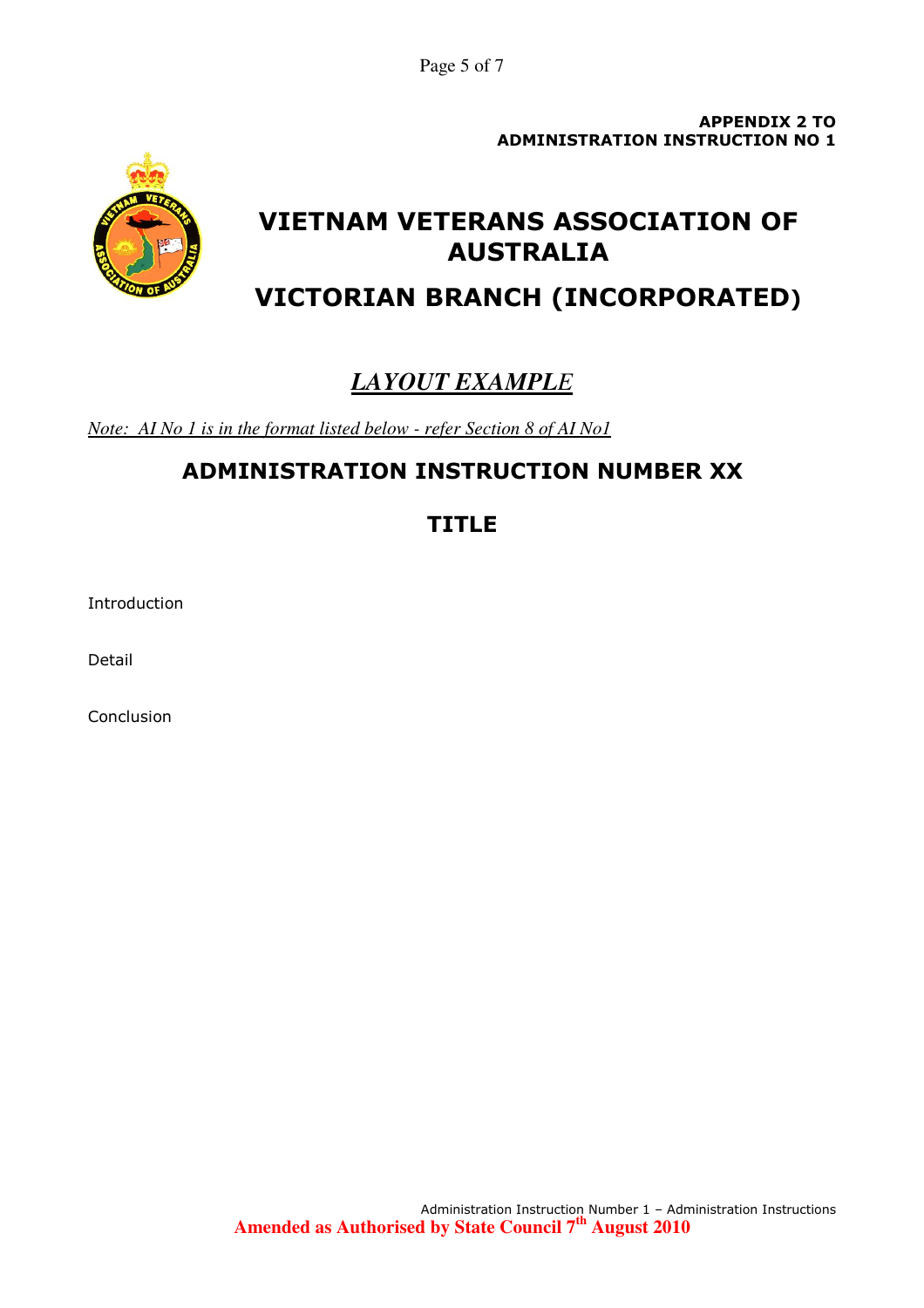Page 6 of 7

#### APPENDIX 3 TO ADMINISTRATIONINSTRUCTION NO 1

### REGISTER OF ADMINISTRATION INSTRUCTIONS

(Refer Section 9 of AI No 1)

| AI No | <b>Title</b> | Date<br>Adopted | Date/s<br>Reviewed | <b>Date<br/>Superseded</b> |
|-------|--------------|-----------------|--------------------|----------------------------|
|       |              |                 |                    |                            |
|       |              |                 |                    |                            |
|       |              |                 |                    |                            |
|       |              |                 |                    |                            |
|       |              |                 |                    |                            |
|       |              |                 |                    |                            |
|       |              |                 |                    |                            |
|       |              |                 |                    |                            |
|       |              |                 |                    |                            |